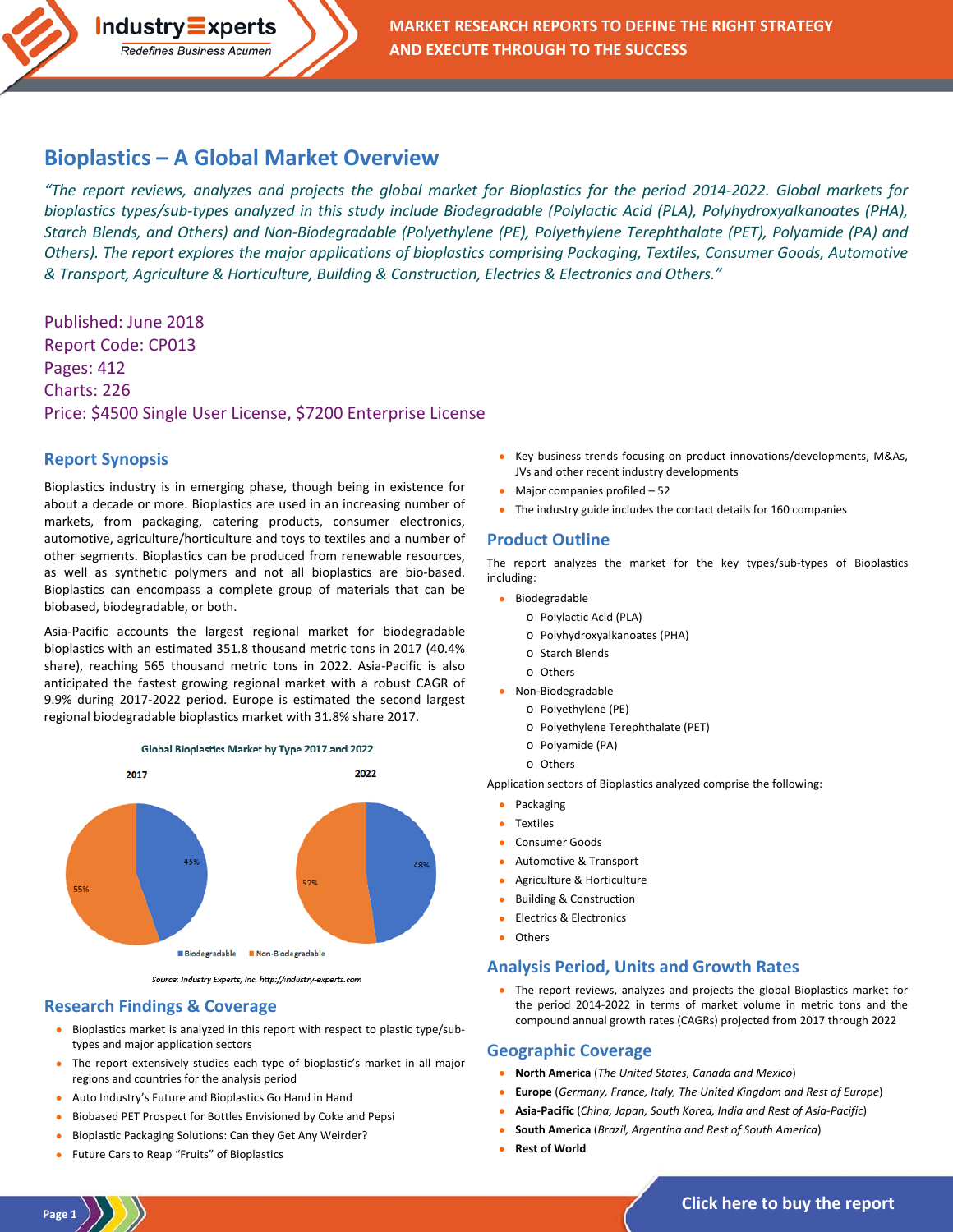

# **SAMPLE COMPANY PROFILE**

**Industry Experts** Redefines Business Acumen

# **ARCHER-DANIELS-MIDLAND COMPANY**

77 West Wacker Drive, Suite 4600, Chicago Illinois 60601, United States Phone: 312-634-8100 Website: www.adm.com

### **Business Overview**

Established in 1902, Archer-Daniels-Midland Company (ADM) is one of the world's largest agricultural processors and food ingredient providers across 170 countries. The company is a leader in natural-source, highperformance oils used for a broad range of industrial applications including lubricants, rubber, asphalt, oilfield, mining, personal care, polymers, coatings, adhesives and many others. The company's oils use hydrogenation, polymerization and specialty blends to enhance individual oil performance. ADM offers heat-polymerized and blown soybean, canola, and rapeseed oils with a wide range of viscosities. The company's linseed oils, soybean oils and copolymer oils are key components in paints and coatings, printers' inks, resins and candles. ADM serves its customers across 170 countries with 31,000 employees, 500 crop procurement locations, 270 ingredient manufacturing facilities, 44 innovation centers and the world's premier crop transportation network.

### **Business Segments**

#### *Agricultural Services*

The Agricultural Services business segment utilizes its extensive global grain elevator and transportation networks, and port operations to buy, store, clean, and transport agricultural commodities, such as oilseeds, corn, wheat, milo, oats, rice, and barley, and resells these commodities primarily as food and feed ingredients and as raw materials for the agricultural processing industry. The Agricultural Services segment includes international agricultural commodities merchandising and handling activities managed through a global trade desk based in Rolle, Switzerland. Agricultural Services' grain sourcing, handling, and transportation network provides reliable and efficient services to the company's customers and agricultural processing operations. Agricultural Services' transportation network capabilities include barge, ocean-going vessel, truck, rail, and container freight services. The Agricultural Services segment also includes the activities related to structured trade finance and the processing of wheat into wheat flour.

#### *Corn Processing*

ADM's Corn Processing segment is engaged in corn wet milling and dry milling activities, utilizing its asset base primarily located in the central part of the United States with additional facilities in China, Bulgaria, Morocco, and Turkey. The Corn Processing segment converts corn into sweeteners, starches, and bioproducts. The products of the segment include ingredients that are used in the food and beverage industry including sweeteners, starch, syrup, glucose, and dextrose. Dextrose and starch are used by the Corn Processing segment as feedstocks for its bioproducts operations. By fermentation of dextrose, the Corn Processing segment produces alcohol, amino acids, and other food and animal feed ingredients.

# **SAMPLE TABLE/CHART**

Glance at 2017 Global Bioplastics Market Share (%) by Geographic Region - North America, Europe, Asia Pacific and Rest of World



Asia-Pacific Biodegradable Bioplastics Market Analysis (2014-2022) by Type - Polylactic Acid (PLA), Polyhydroxyalkanoates (PHA), Starch Blends and Others in Thousand Metric Tons



# **KEY PLAYERS PROFILED**

- API SpA
- Archer-Daniels-Midland Company
- Arkema SA
- **BASF SE**
- Bioamber, Inc.
- Biome Bioplastics Ltd
- Braskem SA
- Cardia Bioplastics Limited
- Cargill Incorporated
- Cereplast, Inc.
- Clariant AG
- Danimer Scientific LLC
- Dowdupont, Inc.
- Eastman Chemical Company • FKUR Kunststoff GmbH
- Green Day Eco-Friendly Material Co.
- Ingredion, Inc.
- Kaneka Corporation
- Mitsubishi Chemical Corporation
- Mitsui & Co Plastics Ltd.
- Natureworks LLC
- Ningbo Tianan Biologic Material Co., Ltd.
- Northern Technologies International Corporation
- Novamont SpA
- Perstorp Holding AB

*…………………….more*

*…………………….more*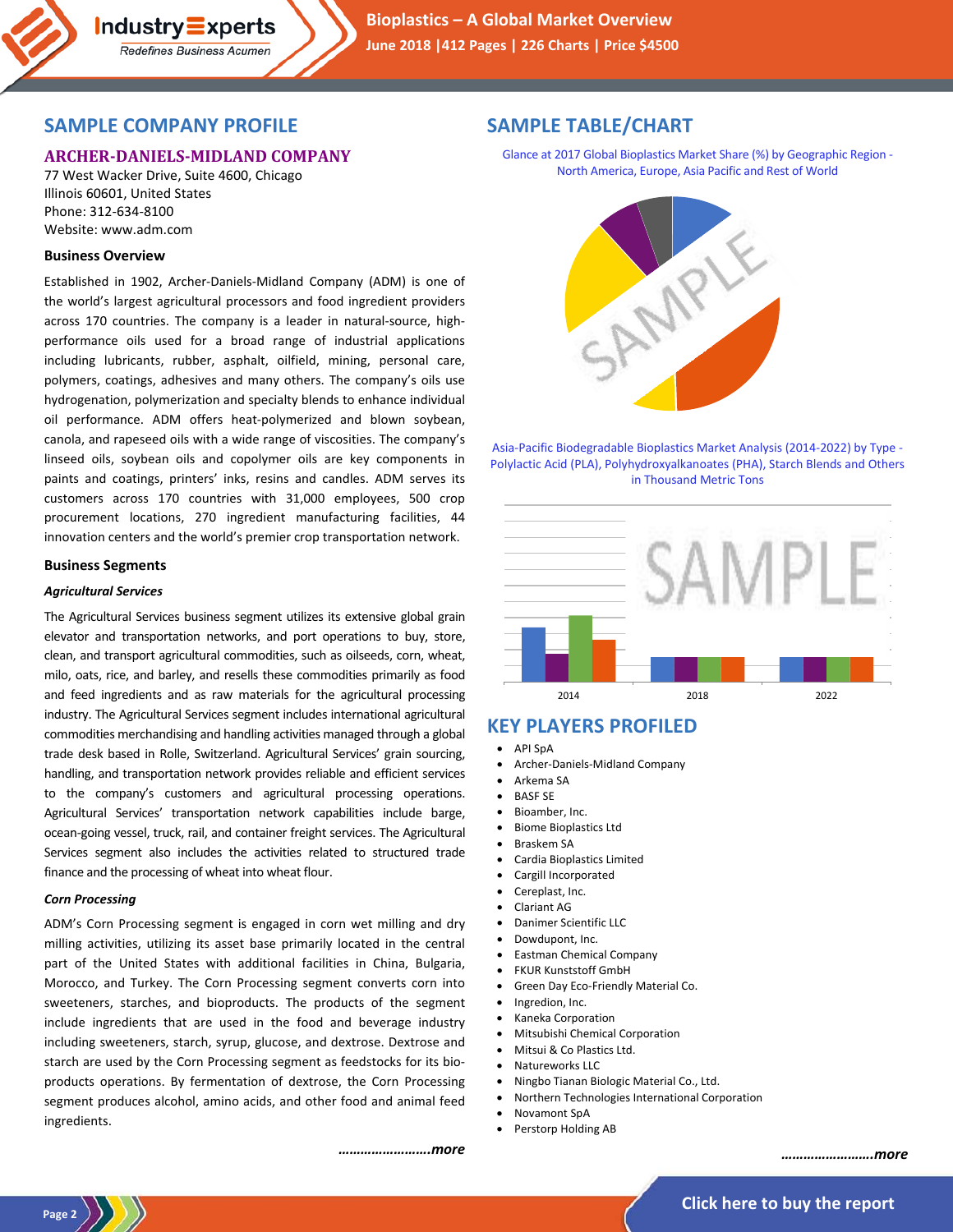

**Bioplastics – A Global Market Overview June 2018 |412 Pages | 226 Charts | Price \$4500**

# **TABLE OF CONTENTS**

#### **PART A: GLOBAL MARKET PERSPECTIVE ........ 1**

Redefines Business Acumen

| 1.1 Factors Propelling Growth for Bioplastics 4         |
|---------------------------------------------------------|
| 1.2 Long-Term Trends Favoring Bioplastics Growth  4     |
|                                                         |
|                                                         |
|                                                         |
| 1.3.3 Rationale behind the Use of Bioplastics 7         |
| 1.3.4 Key Uses and Applications of Bioplastics  8       |
|                                                         |
|                                                         |
| 1.3.7 Major Categories of Bioplastics  10               |
| 1.3.7.1 Biodegradable/Compostable and Biobased          |
|                                                         |
| 1.3.7.2 Biodegradable Plastics Defined Scientifically11 |
|                                                         |
|                                                         |
| 1.3.7.2.3 Other Biodegradable Bioplastics 13            |
| 1.3.7.2.3.1 Polyhydroxyalkanoates (PHA)  13             |
| 1.3.7.2.3.2 Cellulose Derivatives 14                    |
| 1.3.7.3 Non-Biodegradable Bioplastics  15               |
|                                                         |
| 1.3.7.3.2 Polyethylene Terephthalate (PET)  15          |
|                                                         |
| 1.3.8 Major End Use Applications 17                     |
|                                                         |
| 1.3.8.1.1 Bioplastics Gathering Steam in Packaging      |
|                                                         |
| 1.3.8.2 Agriculture and Horticulture 20                 |
|                                                         |
|                                                         |
| 1.3.8.5 Drug Delivery Systems  21                       |
|                                                         |
| 1.3.8.7 Automotive & Transport Application 22           |
|                                                         |
|                                                         |
| 2.1 Auto Industry's Future and Bioplastics Go Hand in   |
|                                                         |
| 2.2 Biobased PET Prospect for Bottles Envisioned by     |
|                                                         |
| 2.3 Bioplastic Packaging Solutions: Can they Get Any    |
|                                                         |
|                                                         |
|                                                         |
|                                                         |
|                                                         |
|                                                         |
|                                                         |
|                                                         |
| 2.4 Plastic Waste Management  27                        |
| 2.5 Awareness Levels on the Rise  27                    |
| 2.6 Sustained Investments to Continue  28               |
| 2.7 Green Plastic Now from Milk Curd 28                 |
| 2.8 Future Cars to Reap "Fruits" of Bioplastics  29     |
| Dutch Initiatives in the Arena of Bioplastics and       |
|                                                         |
|                                                         |
| 2.9 Hidden Potential of Sugarcane Unraveled by          |
|                                                         |
| 2.10 Non-Edible Plant Sources Used to Develop           |
|                                                         |
| 2.11 Bioplastics Yet to Attain Maturity  32             |
| 2.12 Bioplastics from Veggies Enabled by Bacteria 32    |
| 2.13 New Varieties of Bioplastics using Renewable       |
| Chemical Building Blocks in the Offing 33               |
| 2.14 Bionic Devices' Performance Augmented with         |

 $\binom{Page 3}{\binom{3}{2}}$ 

|       | 2.15 Fruit Skins Being Used to Make Bioplastic Packaging35                                                  |
|-------|-------------------------------------------------------------------------------------------------------------|
|       | 2.16 A Critique on the Positives and Negatives of                                                           |
|       | 2.17 Bioplastics: A Growing Prominence and Leader in                                                        |
|       | Eco-Friendly Circular Economy  36                                                                           |
|       |                                                                                                             |
|       |                                                                                                             |
|       | Archer-Daniels-Midland Company (United States) 40                                                           |
|       |                                                                                                             |
|       |                                                                                                             |
|       | Biome Bioplastics Ltd (United Kingdom)  45                                                                  |
|       | Cardia Bioplastics Limited (Australia) 46                                                                   |
|       | Cargill Incorporated (United States) 47                                                                     |
|       |                                                                                                             |
|       | Danimer Scientific Llc (United States)  52                                                                  |
|       |                                                                                                             |
|       | Eastman Chemical Company (United States)  55                                                                |
|       |                                                                                                             |
|       | Green Day Eco-Friendly Material Co. (China)  58                                                             |
|       |                                                                                                             |
|       | Mitsubishi Chemical Corporation (Japan) 61                                                                  |
|       |                                                                                                             |
|       | Ningbo Tianan Biologic Material Co., Ltd. (China)  65                                                       |
|       | Northern Technologies International Corporation (US)  66                                                    |
|       |                                                                                                             |
|       |                                                                                                             |
|       | Polyone Corporation (United States)  74                                                                     |
|       | Rodenburg Biopolymers Bv (The Netherlands)  76                                                              |
|       |                                                                                                             |
|       |                                                                                                             |
|       |                                                                                                             |
|       | Storopack Hans Reichenecker GmbH (Germany)  84                                                              |
|       | Synbra Technology Bv (The Netherlands) 86                                                                   |
|       | The Lubrizol Corporation (United States) 87                                                                 |
|       | Tate & Lyle Plc (The United Kingdom)  89                                                                    |
|       |                                                                                                             |
|       |                                                                                                             |
|       |                                                                                                             |
|       | Yield10 Bioscience, Inc. (United States)  95                                                                |
|       | Zhejiang Hisun Biomaterials Company Limited (China)  96                                                     |
| 4. KI | USINESS & PRODUCT TRENDS97                                                                                  |
|       | Electrolux AB Develops World's First Bio-plastic based                                                      |
|       |                                                                                                             |
|       | Arkema SA Plans Polymers Production Unit in China  97<br>Braskem SA and LEGO Group Enter into Green Plastic |
|       |                                                                                                             |
|       | Total Corbion PLA Displays Luminy® polylactic acid (PLA) at                                                 |
|       |                                                                                                             |
|       | Teijin Limited Develops New Gasoline-Resistant Film Made                                                    |
|       | Clariant AG and Global Bioenergies Introduces New Bio-                                                      |
|       |                                                                                                             |
|       | Dow Packaging and Specialty Plastics Introduces                                                             |
|       | BASF SE Launches biomass-balanced Styropor Polystyrene                                                      |
|       |                                                                                                             |
|       | Mitsubishi Chemical Corporation Develops New Bio-based                                                      |
|       | Engineering plastic in Collaboration with Mazda Motor                                                       |
|       | Braskem SA Enters into Agreement with Haldor Topsøe on                                                      |
|       | Monoethylene Glycol (MEG) Production from Sugar  100                                                        |
|       | Titan Hemp Forms Joint Venture with Green Growers<br>Technology Alliance (GGTA) to Create a New Company,    |
|       |                                                                                                             |

| Hydal Corporation to Start Polyhydroxyalkanoates (PHA)                                                            |  |
|-------------------------------------------------------------------------------------------------------------------|--|
| Biopolymer Production in Slovakia 100                                                                             |  |
| Novamont SpA Plans to double its Bio-polyester                                                                    |  |
| The Association of Plastics Recyclers Europe (PRE) Governs                                                        |  |
| the Bioplastics Recycling Streams Implementation in                                                               |  |
|                                                                                                                   |  |
| Braskem SA Seals a Partnership with A. Schulman, Inc on                                                           |  |
|                                                                                                                   |  |
| Braskem SA Bags Distribution Partnership with Pegasus                                                             |  |
|                                                                                                                   |  |
| Midwestern Pet Foods, Inc Unveils Earthborn Holistic®<br>VentureTM Brand Pet Food Line Offering Integrated with   |  |
|                                                                                                                   |  |
| The Center for Sustainable Chemical Technologies                                                                  |  |
| Develops New Process for Biodegradable Plastics                                                                   |  |
|                                                                                                                   |  |
| DuPont and Archer Daniels Midland Bag Bioplastics Award 104                                                       |  |
| Toray Industries, Inc to Establish New Polyphenylene                                                              |  |
| Sulfide (PPS) Production Center in Hungary  104<br>Braskem SA and The Linde Group Enter into Contract to          |  |
| Establish New Polypropylene Production Center in Texas.  104                                                      |  |
| Perstorp Holding AB to Acquire Polialcoli Srl  105                                                                |  |
|                                                                                                                   |  |
| Braskem SA, Sealed Air Corporation and Naturepedic Join                                                           |  |
| Forces to make Renewable Polyethylene Foam 105                                                                    |  |
| Cargill, Inc Acquires Biobased Polyols Product Line from                                                          |  |
|                                                                                                                   |  |
| BASF Unveils Ultramid Flex F38 L Bio-based Copolyamide  106<br>Alterra Holdings Corporation and DuPont Enter into |  |
|                                                                                                                   |  |
| Eastman Chemical Company Unveils New Bioplastic                                                                   |  |
|                                                                                                                   |  |
| Biome Bioplastics Ltd to Make Bio-plastic Coffee Cups 107                                                         |  |
| FKuR Kunststoff GmbH Launches Two Biogradable                                                                     |  |
|                                                                                                                   |  |
| Solegear and Braskem Partner to Launch household                                                                  |  |
| recycling Containers under good naturedTM Brand  107                                                              |  |
|                                                                                                                   |  |
| Danimer Scientific LLC and PepsiCo Enter into Agreement                                                           |  |
|                                                                                                                   |  |
| FKuR Polymers GmbH Expands its Polyolefin Compounds                                                               |  |
| and Thermoplastic Elastomers (TPE) Portfolio 108                                                                  |  |
| Total SA and Corbion Form Joint Venture for Polylactide<br>(PLA) bioplastic Production in Thailand  108           |  |
| BASF SE and Avantium NV Join Forces for Bioplastic                                                                |  |
|                                                                                                                   |  |
| Braskem Unveils New High-Melt-Strength Polypropylene                                                              |  |
|                                                                                                                   |  |
| BASF SE Develops Bio-based Foam Material 'ecovio EA'110                                                           |  |
| Evergreen Packaging LLC Launches New Bio-based                                                                    |  |
| 3Dom USA Launches Biome3D biodegradable Thermoplastic 110                                                         |  |
| Cardia Bioplastics Introduces New Bio-based Bag  111                                                              |  |
|                                                                                                                   |  |
| 5. GLOBAL MARKET OVERVIEW 112                                                                                     |  |
| 5.1 Global Bioplastics Market Overview by Type 113                                                                |  |
| 5.1.1 Biodegradable Bioplastics 115                                                                               |  |
| 5.1.1.1 Global Biodegradable Bioplastics Market                                                                   |  |
| Overview by Geographic Region 115                                                                                 |  |
| 5.1.1.2 Global Biodegradable Bioplastics Market                                                                   |  |
|                                                                                                                   |  |
| 5.1.1.2.1 Global Biodegradable Bioplastics Sub-Type                                                               |  |
| Market Overview by Geographic Region  119                                                                         |  |
| 5.1.1.2.1.1 Polylactic Acid (PLA) 119                                                                             |  |
| 5.1.1.2.1.2 Polyhydroxyalkanoates (PHA) 121                                                                       |  |
|                                                                                                                   |  |
| 5.1.1.2.1.4 Other Biodegradable Bioplastics 125                                                                   |  |
| 5.1.2 Non-Biodegradable Bioplastics  127                                                                          |  |
| 5.1.2.1 Global Non-Biodegradable Bioplastics Market                                                               |  |
| Overview by Geographic Region 127                                                                                 |  |
| 5.1.2.2 Global Non-Biodegradable Bioplastics Market                                                               |  |
|                                                                                                                   |  |

Type Market Overview by Geographic Region....... 131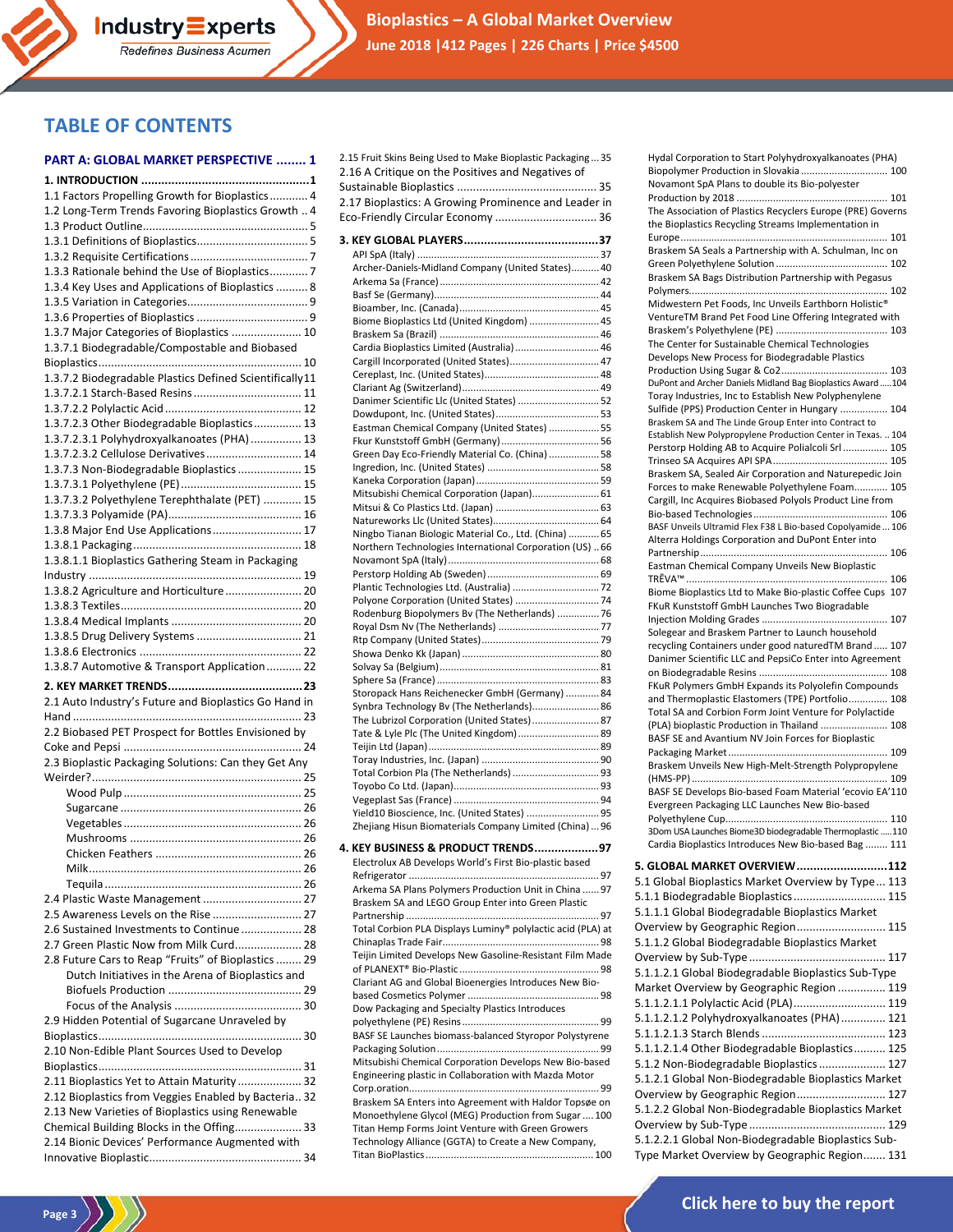**Bioplastics – A Global Market Overview Industry Experts**<br>Redefines Business Acumen **June 2018 |412 Pages | 226 Charts | Price \$4500**

| 5.1.2.2.1.1 Polyethylene (PE)  131<br>5.1.2.2.1.2 Polyethylene Terephthalate (PET) 133<br>5.1.2.2.1.4 Other Non-Biodegradable Bioplastics 137<br>5.2 Global Bioplastics Market Overview by<br>5.2.1 Global Bioplastics Application Market Overview<br>5.2.1.4 Automotive & Transport  147<br>5.2.1.5 Agriculture & Horticulture  149<br>5.2.1.6 Building & Construction  151<br>5.2.1.7 Electrics & Electronics 153<br>5.2.1.8 Other Bioplastics Application 155 |
|------------------------------------------------------------------------------------------------------------------------------------------------------------------------------------------------------------------------------------------------------------------------------------------------------------------------------------------------------------------------------------------------------------------------------------------------------------------|
| <b>PART B: REGIONAL MARKET PERSPECTIVE157</b>                                                                                                                                                                                                                                                                                                                                                                                                                    |
| REGIONAL MARKET OVERVIEW 159                                                                                                                                                                                                                                                                                                                                                                                                                                     |
| 1.1 North American Bioplastics Market Overview by                                                                                                                                                                                                                                                                                                                                                                                                                |
|                                                                                                                                                                                                                                                                                                                                                                                                                                                                  |
| 1.2 North American Bioplastics Market Overview by                                                                                                                                                                                                                                                                                                                                                                                                                |
|                                                                                                                                                                                                                                                                                                                                                                                                                                                                  |
| 1.2.1 North American Biodegradable Bioplastics<br>Market Overview by Sub-Type 163                                                                                                                                                                                                                                                                                                                                                                                |
| 1.2.2 North American Non-Biodegradable Bioplastics                                                                                                                                                                                                                                                                                                                                                                                                               |
| Market Overview by Sub-Type 165                                                                                                                                                                                                                                                                                                                                                                                                                                  |
| 1.3 North American Bioplastics Market Overview by                                                                                                                                                                                                                                                                                                                                                                                                                |
|                                                                                                                                                                                                                                                                                                                                                                                                                                                                  |
| Archer-Daniels-Midland Company (United States)169                                                                                                                                                                                                                                                                                                                                                                                                                |
|                                                                                                                                                                                                                                                                                                                                                                                                                                                                  |
| Cargill Incorporated (United States) 172                                                                                                                                                                                                                                                                                                                                                                                                                         |
|                                                                                                                                                                                                                                                                                                                                                                                                                                                                  |
| Danimer Scientific Llc (United States)174<br>Dowdupont, Inc. (United States) 175                                                                                                                                                                                                                                                                                                                                                                                 |
| Eastman Chemical Company (United States)177                                                                                                                                                                                                                                                                                                                                                                                                                      |
| Good Natured Products, Inc. (Canada) 178                                                                                                                                                                                                                                                                                                                                                                                                                         |
|                                                                                                                                                                                                                                                                                                                                                                                                                                                                  |
| Northern Technologies International Corporation (US).180                                                                                                                                                                                                                                                                                                                                                                                                         |
| Polyone Corporation (United States)182                                                                                                                                                                                                                                                                                                                                                                                                                           |
| The Lubrizol Corporation (United States) 185                                                                                                                                                                                                                                                                                                                                                                                                                     |
| Yield10 Bioscience, Inc. (United States)187                                                                                                                                                                                                                                                                                                                                                                                                                      |
| 1.5 Country-wise Analysis of North American                                                                                                                                                                                                                                                                                                                                                                                                                      |
|                                                                                                                                                                                                                                                                                                                                                                                                                                                                  |
| 1.5.1.1 United States Bioplastics Market Overview by                                                                                                                                                                                                                                                                                                                                                                                                             |
|                                                                                                                                                                                                                                                                                                                                                                                                                                                                  |
| 1.5.1.1.1 United States Biodegradable Bioplastics                                                                                                                                                                                                                                                                                                                                                                                                                |
| Market Overview by Sub-Type 190                                                                                                                                                                                                                                                                                                                                                                                                                                  |
| 1.5.1.1.2 United States Non-Biodegradable Bioplastics                                                                                                                                                                                                                                                                                                                                                                                                            |
| Market Overview by Sub-Type 192<br>1.5.1.2 United States Bioplastics Market Overview by                                                                                                                                                                                                                                                                                                                                                                          |
|                                                                                                                                                                                                                                                                                                                                                                                                                                                                  |
|                                                                                                                                                                                                                                                                                                                                                                                                                                                                  |
| 1.5.2.1 Canadian Bioplastics Market Overview by Type  196                                                                                                                                                                                                                                                                                                                                                                                                        |
| 1.5.2.1.1 Canadian Biodegradable Bioplastics Market                                                                                                                                                                                                                                                                                                                                                                                                              |
|                                                                                                                                                                                                                                                                                                                                                                                                                                                                  |
| 1.5.2.1.2 Canadian Non-Biodegradable Bioplastics<br>Market Overview by Sub-Type 200                                                                                                                                                                                                                                                                                                                                                                              |
| 1.5.2.2 Canadian Bioplastics Market Overview by                                                                                                                                                                                                                                                                                                                                                                                                                  |
|                                                                                                                                                                                                                                                                                                                                                                                                                                                                  |
|                                                                                                                                                                                                                                                                                                                                                                                                                                                                  |
| 1.5.3.1 Mexican Bioplastics Market Overview by Type  204                                                                                                                                                                                                                                                                                                                                                                                                         |
| 1.5.3.1.1 Mexican Biodegradable Bioplastics Market                                                                                                                                                                                                                                                                                                                                                                                                               |
|                                                                                                                                                                                                                                                                                                                                                                                                                                                                  |

 $\binom{Page 4}{\binom{3}{2}}$ 

| 1.5.3.1.2 Mexican Non-Biodegradable Bioplastics<br>Market Overview by Sub-Type 208<br>1.5.3.2 Mexican Bioplastics Market Overview by |
|--------------------------------------------------------------------------------------------------------------------------------------|
| 2.1 EU Told to Play a Proactive Role in Promoting                                                                                    |
| 2.2 Call for Transparent Guidelines on Bioplastics. 212                                                                              |
| 2.3 European Bioplastics Market Overview by<br>2.4 European Bioplastics Market Overview by Type  216                                 |
| 2.4.1 European Biodegradable Bioplastics Market                                                                                      |
| 2.4.2 European Non-Biodegradable Bioplastics<br>Market Overview by Sub-Type 220<br>2.5 European Bioplastics Market Overview by       |
|                                                                                                                                      |
|                                                                                                                                      |
| Biome Bioplastics Ltd (United Kingdom)  231                                                                                          |
| Fkur Kunststoff GmbH (Germany) 235                                                                                                   |
| Innovia Films Limited (United Kingdom)  237                                                                                          |
| Rodenburg Biopolymers Bv (The Netherlands)  242<br>Royal Dsm Nv (The Netherlands)  243                                               |
| Storopack Hans Reichenecker GmbH (Germany)  248                                                                                      |
| Synbra Technology Bv (The Netherlands) 250<br>Tate & Lyle Plc (The United Kingdom) 251<br>Total Corbion Pla (The Netherlands)  251   |
| 2.7 Country-wise Analysis of European Bioplastics                                                                                    |
| 2.7.1.1 German Bioplastics Market Overview by Type253                                                                                |
| 2.7.1.1.1 German Biodegradable Bioplastics Market                                                                                    |
| 2.7.1.1.2 German Non-Biodegradable Bioplastics<br>Market Overview by Sub-Type 257<br>2.7.1.2 German Bioplastics Market Overview by   |
|                                                                                                                                      |
| 2.7.2.1 French Bioplastics Market Overview by Type 261<br>2.7.2.1.1 French Biodegradable Bioplastics Market                          |
| 2.7.2.1.2 French Non-Biodegradable Market Overview<br>2.7.2.2 French Bioplastics Market Overview by                                  |
|                                                                                                                                      |
| 2.7.3.1 Italian Market Overview by Type  269<br>2.7.3.1.1 Italian Biodegradable Bioplastics Market                                   |
| 2.7.3.1.2 Italian Non-Biodegradable Bioplastics<br>Market Overview by Sub-Type 273<br>2.7.3.2 Italian Bioplastics Market Overview by |
|                                                                                                                                      |
| 2.7.4.1 United Kingdom Bioplastics Market Overview                                                                                   |
| 2.7.4.1.1 United Kingdom Biodegradable Bioplastics<br>Market Overview by Sub-Type 279                                                |

| 2.7.4.1.2 United Kingdom Non-Biodegradable                 |
|------------------------------------------------------------|
| Bioplastics Market Overview by Sub-Type 281                |
| 2.7.4.2 United Kingdom Bioplastics Market Overview         |
|                                                            |
|                                                            |
|                                                            |
| 2.7.5.1 Results for the Netherlands  285                   |
| 2.7.5.2 Rest of Europe Bioplastics Market Overview         |
|                                                            |
| 2.7.5.2.1 Rest of Europe Biodegradable Bioplastics         |
| Market Overview by Sub-Type  287                           |
| 2.7.5.2.2 Rest of Europe Non-Biodegradable                 |
| Bioplastics Market Overview by Sub-Type 289                |
| 2.7.5.3 Rest of Europe Bioplastics Market Overview         |
|                                                            |
|                                                            |
|                                                            |
| 3.1 Asia Pacific Bioplastics Market Overview by            |
|                                                            |
| 3.2 Asia-Pacific Bioplastics Market Overview by Type  295  |
| 3.2.1 Asia-Pacific Biodegradable Bioplastics Market        |
|                                                            |
| 3.2.2 Asia-Pacific Non-Biodegradable Bioplastics           |
|                                                            |
| Market Overview by Sub-Type  299                           |
| 3.3 Asia-Pacific Bioplastics Market Overview by            |
|                                                            |
|                                                            |
|                                                            |
| Cardia Bioplastics Limited (Australia) 304                 |
| Grace Biotech Corporation (Taiwan)  304                    |
| Green Day Eco-Friendly Material Co. (China) 305            |
|                                                            |
|                                                            |
| Mitsubishi Chemical Corporation (Japan)  308               |
| Mitsui & Co Plastics Ltd. (Japan)  310                     |
| Ningbo Tianan Biologic Material Co., Ltd. (China) 311      |
| Plantic Technologies Ltd. (Australia) 312                  |
|                                                            |
|                                                            |
|                                                            |
|                                                            |
| Zhejiang Hisun Biomaterials Company Limited (China). 320   |
| 3.5 Country-wise Analysis of Asia Pacific Bioplastics      |
|                                                            |
|                                                            |
|                                                            |
|                                                            |
| 3.5.1.1 Chinese Bioplastics Market Overview by Type 321    |
| 3.5.1.1.1 Chinese Biodegradable Bioplastics Market         |
|                                                            |
| 3.5.1.1.2 Chinese Non-Biodegradable Bioplastics            |
| Market Overview by Sub-Type  325                           |
| 3.5.1.2 Chinese Bioplastics Market Overview by             |
|                                                            |
|                                                            |
|                                                            |
| 3.5.2.1 Japanese Bioplastics Market Overview by Type . 329 |
| 3.5.2.1.1 Japanese Biodegradable Bioplastics Market        |
|                                                            |
| 3.5.2.1.2 Japanese Non-Biodegradable Bioplastics           |
|                                                            |
| Market Overview by Sub-Type  333                           |
| 3.5.2.2 Japanese Bioplastics Market Overview by            |
|                                                            |
|                                                            |
| 3.5.3.1 South Korean Bioplastics Market Overview by        |
|                                                            |
| 3.5.3.1.1 South Korean Biodegradable Bioplastics           |
|                                                            |
| Market Overview by Sub-Type  339                           |
| 3.5.3.1.2 South Korean Non-Biodegradable Market            |
|                                                            |
| 3.5.3.2 South Korean Bioplastics Market Overview by        |
|                                                            |
| 3.5.4.1 Indian Bioplastics Market Overview by Type 345     |